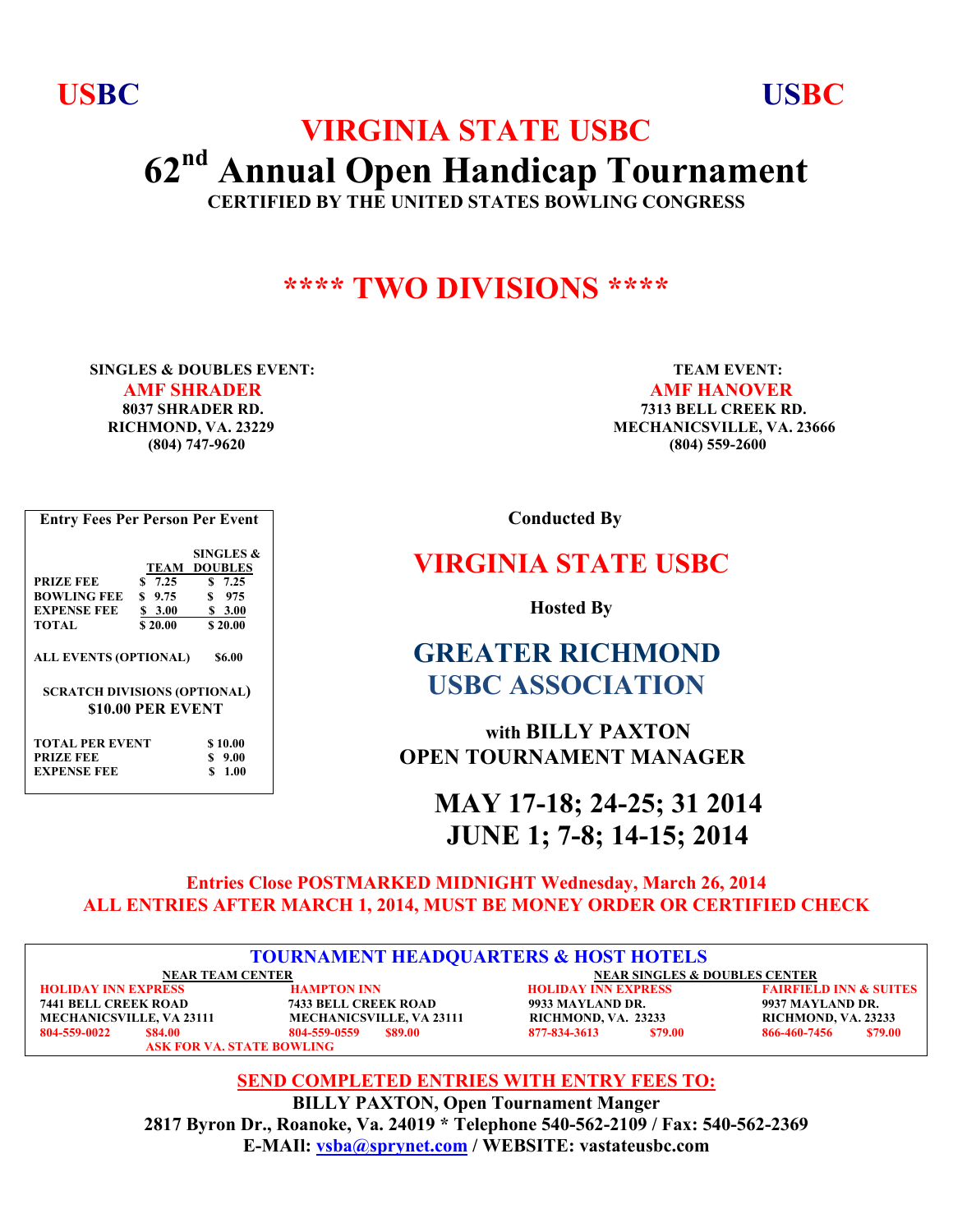

#### **ENTRY NUMBER: 2014 VIRGINIA STATE USBC 62<sup>nd</sup> ANNUAL OPEN 2014 2014 HANDICAP CHAMPIONSHIP TOURNAMENT 2014**

#### **PLEASE READ THE RULES FIRST – TYPE OR PRINT AND FILL ALL SPACES COMPLETELY & CLEARLY**

#### **ALL BOWLERS MUST PRESENT A CURRENT USBC CARD OR PAY \$21.00 TO PURCHASE AN AFFILIATED CARD. THERE WILL BE NO EXCEPTIONS**

| <b>TEAM NAME:</b>                                                                                                            |                                                         | <b>CAPTAIN'S NAME:</b>                                                                   |                                                                                                                                      |                                                                                                                                                                                                                                   | PH:                                     |                                                                         |  |  |  |
|------------------------------------------------------------------------------------------------------------------------------|---------------------------------------------------------|------------------------------------------------------------------------------------------|--------------------------------------------------------------------------------------------------------------------------------------|-----------------------------------------------------------------------------------------------------------------------------------------------------------------------------------------------------------------------------------|-----------------------------------------|-------------------------------------------------------------------------|--|--|--|
| <b>ADDRESS:</b><br><b>NAME OF YOUR LOCAL</b>                                                                                 |                                                         | CITY:                                                                                    |                                                                                                                                      | <b>STATE:</b><br><b>ENTERING</b>                                                                                                                                                                                                  |                                         | $\mathbf{ZIP:}$<br><b>CHECK IF PAYING</b><br><b>FOR HDCP ALL EVENTS</b> |  |  |  |
| <b>BOWLING ASSOCIATION:</b>                                                                                                  |                                                         |                                                                                          |                                                                                                                                      | <b>AVERAGE</b>                                                                                                                                                                                                                    | OR SCRATCH TEAM                         |                                                                         |  |  |  |
| <b>TYPE OR PRINT LEGIBLY THE BOWLER'S NAME</b><br><b>AS IT APPEARS IN THE YEARBOOK</b><br><b>LAST</b><br><b>FIRST</b>        | <b>BOWLER ID#</b><br>$(EX: 2358-328)$<br><b>INITIAL</b> | <b>SOCIAL SECURITY</b><br><b>NUMBER</b>                                                  | <b>FINAL</b><br>2012-13                                                                                                              | <b>SUMMER</b><br>2013                                                                                                                                                                                                             | <b>HANDICAP</b><br>ALL<br><b>EVENTS</b> | <b>SCRATCH</b><br><b>TEAM</b>                                           |  |  |  |
| $\mathbf{1}$                                                                                                                 |                                                         |                                                                                          |                                                                                                                                      |                                                                                                                                                                                                                                   |                                         |                                                                         |  |  |  |
| $\overline{2}$                                                                                                               |                                                         |                                                                                          |                                                                                                                                      |                                                                                                                                                                                                                                   |                                         |                                                                         |  |  |  |
| 3                                                                                                                            |                                                         |                                                                                          |                                                                                                                                      |                                                                                                                                                                                                                                   |                                         |                                                                         |  |  |  |
| $\overline{\mathbf{4}}$                                                                                                      |                                                         |                                                                                          |                                                                                                                                      |                                                                                                                                                                                                                                   |                                         |                                                                         |  |  |  |
| 5                                                                                                                            |                                                         |                                                                                          |                                                                                                                                      |                                                                                                                                                                                                                                   |                                         |                                                                         |  |  |  |
| <b>TOURNAMENT DATES</b><br>MAY 17-18;24-25; 31; 2014<br>JUNE 1;7-8;14-15; 2014                                               |                                                         | <b>AMF HANOVER</b><br><b>Team Squad Times</b><br>Saturday & Sunday<br>9:00 AM & 12:30 PM |                                                                                                                                      | <b>AMF SHRADER</b><br><b>Singles &amp; Doubles Squad Times</b><br>Saturday<br><b>Sunday</b><br>8:00 AM & NOON<br>$9:00$ AM & $1:00$ PM<br>"Additional squads may be added during the<br>tournament prior to last scheduled squad" |                                         |                                                                         |  |  |  |
| <b>OFFICE USE ONLY</b><br><b>TEAM SCHEDULE</b>                                                                               |                                                         | <b>LANES DRESSED ONCE A DAY</b><br><b>ENTER DATE&amp; TIME FOR TEAM</b><br>$1ST$ CHOICE  |                                                                                                                                      | <b>ENTER DATE &amp; TIME FOR S &amp; D</b><br>$1ST$ CHOICE                                                                                                                                                                        |                                         |                                                                         |  |  |  |
| <b>SINGLES &amp;</b>                                                                                                         | $2^{ND}$ CHOICE                                         |                                                                                          | $2^{ND}$ CHOICE                                                                                                                      |                                                                                                                                                                                                                                   |                                         |                                                                         |  |  |  |
| <b>DOUBLES</b>                                                                                                               | $3RD$ CHOICE                                            |                                                                                          |                                                                                                                                      |                                                                                                                                                                                                                                   |                                         |                                                                         |  |  |  |
|                                                                                                                              | <b>ENTRY COST</b>                                       |                                                                                          |                                                                                                                                      |                                                                                                                                                                                                                                   |                                         |                                                                         |  |  |  |
| <b>HANDICAP DIVISION</b><br>\$20.00 PER PERSON PER EVENT<br><b>TEAM EVENT \$100.00 \$</b><br><b>SINGLES EVENT \$20.00 \$</b> | * WHOLE TEAM MUST BOWL                                  |                                                                                          | <b>SCRATCH DIVISION</b><br>\$10.00 PER PERSON PER EVENT<br><b>TEAM EVENT \$50.00</b><br>$\mathbf{s}$<br><b>SINGLES EVENT \$10.00</b> |                                                                                                                                                                                                                                   |                                         |                                                                         |  |  |  |
| <b>DOUBLES EVENT \$40.00 \$</b><br><b>ALL EVENTS \$6.00</b><br>S.                                                            | <b>** BOTH BOWLERS MUST BOWL</b>                        |                                                                                          | <b>DOUBLES EVENT \$20.00 \$</b><br>$\mathbf{s}$<br><b>ALL EVENTS \$10.00</b>                                                         |                                                                                                                                                                                                                                   |                                         |                                                                         |  |  |  |

#### **FOR OFFICE USE ONLY: AMOUN T RECEIVED WITH ENTRY \$**

**HANDICAP TOTAL 5 SCRATCH TOTAL 5** 

**MAKE ALL CHECKS, MONEY OREDERS, AND CERTIFIED CHECKS PAYABLE TO: VA. STATE OPEN TOURNAMENT FUND MAIL TO: VIRGINIA STATE OPEN TOURNAMENT, 1045 BROADHILL DR., VINTON, VA. 24179 (AFTER MARCH 1, 2014 ONLY MONEY ORDERS & CERTIFIED CHECKS ACCEPTED.) THERE WILL BE A \$30.00 FEE FOR ALL RETURNED CHECKS**

|                  | <b>TYPE OR PRINT LEGIBLY THE BOWLER'S NAME</b>                                                           |  | <b>BOWLER ID#</b> | <b>SOCIAL SECURITY</b> | <b>FINAL</b> | <b>SUMMER</b> |                 | <b>SCRATCH</b> |   |   | <b>OFFICE</b>   |   |  |
|------------------|----------------------------------------------------------------------------------------------------------|--|-------------------|------------------------|--------------|---------------|-----------------|----------------|---|---|-----------------|---|--|
|                  | AS IT APPEARS IN THE YEARBOOK                                                                            |  |                   | <b>NUMBER</b>          | 2012-13      | 2013          | <b>DIVISION</b> |                |   |   | <b>USE ONLY</b> |   |  |
|                  | <b>LAST</b><br><b>INITIAL</b><br><b>FIRST</b>                                                            |  | $(EX: 2358-328)$  |                        |              |               |                 |                |   |   |                 |   |  |
|                  |                                                                                                          |  |                   |                        |              |               | S.              | D              | A |   |                 |   |  |
|                  |                                                                                                          |  |                   |                        |              |               |                 |                |   | S | D A             |   |  |
|                  |                                                                                                          |  |                   |                        |              |               |                 |                |   |   |                 |   |  |
|                  |                                                                                                          |  |                   |                        |              |               |                 |                |   |   |                 |   |  |
| $\mathbf{2}$     |                                                                                                          |  |                   |                        |              |               |                 |                |   | S | D               | A |  |
|                  |                                                                                                          |  |                   |                        |              |               |                 |                |   |   |                 |   |  |
|                  |                                                                                                          |  |                   |                        |              |               |                 |                |   | S | D               |   |  |
|                  |                                                                                                          |  |                   |                        |              |               |                 |                |   |   |                 |   |  |
|                  |                                                                                                          |  |                   |                        |              |               |                 |                |   |   |                 |   |  |
| $\boldsymbol{2}$ |                                                                                                          |  |                   |                        |              |               |                 |                |   | S | D               |   |  |
|                  |                                                                                                          |  |                   |                        |              |               |                 |                |   |   |                 |   |  |
|                  |                                                                                                          |  |                   |                        |              |               |                 |                |   | S | D               |   |  |
|                  |                                                                                                          |  |                   |                        |              |               |                 |                |   |   |                 |   |  |
|                  |                                                                                                          |  |                   |                        |              |               |                 |                |   |   |                 |   |  |
| $\boldsymbol{2}$ |                                                                                                          |  |                   |                        |              |               |                 |                |   | S | D               | A |  |
|                  |                                                                                                          |  |                   |                        |              |               |                 |                |   |   |                 |   |  |
|                  | IF THE 6 <sup>TH</sup> BOWLER IS LISTED ON ANOTHER TEAM, PLEASE GIVE THEIR NAME AND THE OTHER TEAM NAME. |  |                   |                        |              |               |                 |                |   |   |                 |   |  |